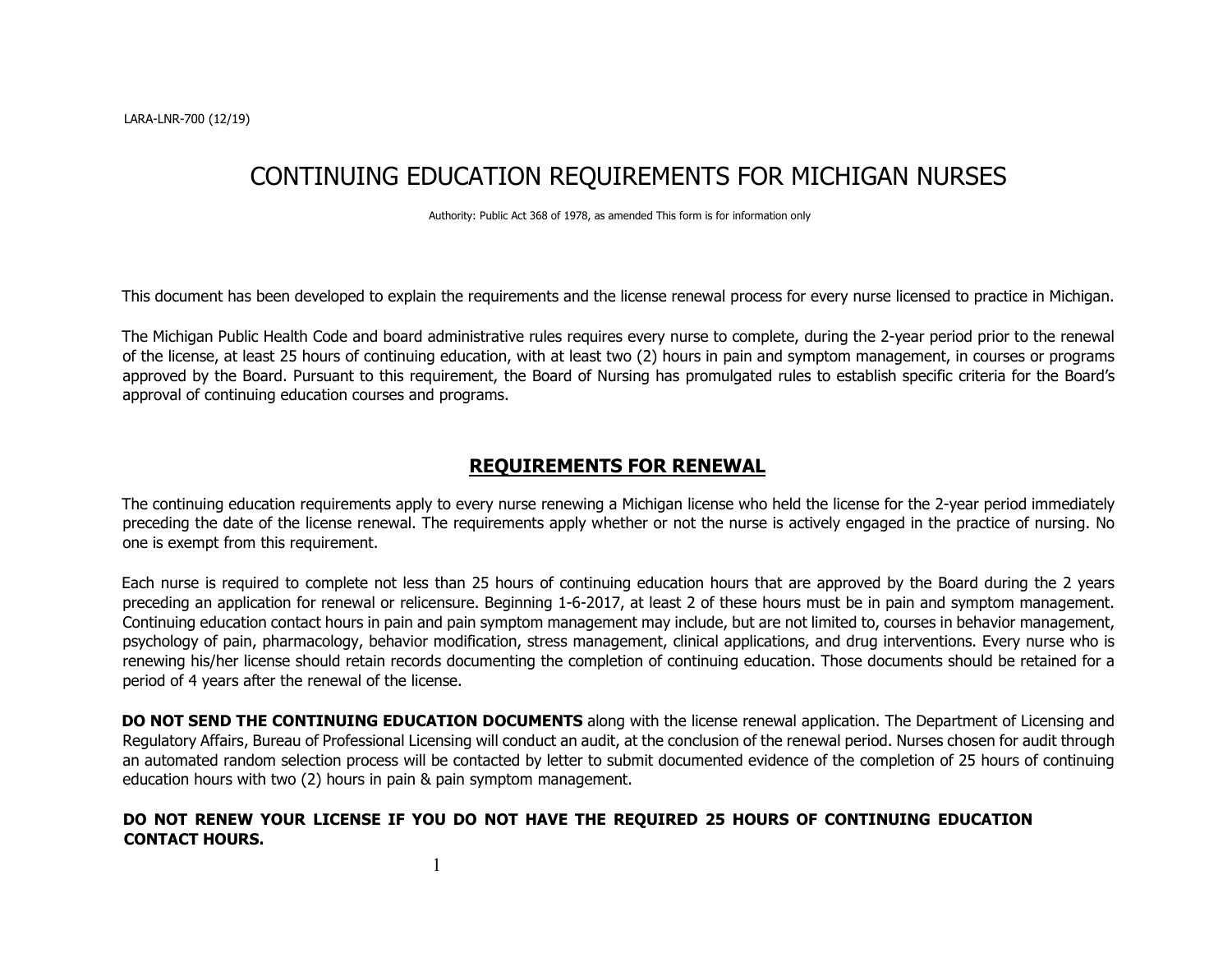A nurse who is unable to provide evidence of completion of the continuing education requirements, when requested, is in violation of the Michigan Public Health Code and subject to one or more of the following possible license sanctions: reprimand, probation, denial, suspension, revocation, limitation, restitution, and fine.

If a licensee holds both an RN and LPN license and both licenses expire in the same year, continuing education contact hours earned may be applied to both licenses. However, if a licensee holds an RN and LPN license, and one expires in one year and the other expires in the following year, the contact hours may overlap as long as they are earned within 2 years of the expiration of the license being renewed.

**Accredited sponsors are required to provide attendance certificates that indicate name of licensee, program dates and number of designated hours. Further information about programs with accredited sponsorship may be obtained by contacting the accredited sponsor. "Contact hour" is the same as one 50-60 minute or (1) credit hour.**

## **REQUIREMENT FOR RELICENSURE**

**"Relicensure" means the granting of a license to a person whose license has lapsed for failure to renew the license within 60 days after the expiration date.**

Nurses applying for relicensure pursuant to R338.10601 – **ALL RELICENSURE APPLICANTS MUST HAVE EARNED 25 HOURS APPROVED CONTINUING EDUCATION CONTACT HOURS WITH AT LEAST two (2) HOURS IN PAIN & PAIN SYMPTOM MANAGEMENT DURING THE 2- YEAR PERIOD PRIOR TO THE APPLICATION FOR RELICENSURE.**

#### **R 338.10602 ACCEPTABLE CONTINUING EDUCATION**

**Rule 2(a):** The following accrediting organizations, boards, and programs are permitted by the Michigan Board of Nursing to approve nursing continuing education providers for Michigan. The Board will consider any of the following as providing acceptable continuing education for license renewal or relicensure without limitation.

ACCREDITATION COUNCIL FOR CONTINUING MEDICAL EDUCATION AMERICAN ASSOCIATION OF NURSE ANESTHETISTS AMERICAN COLLEGE OF NURSING MIDWIVES AMERICAN ASSOCIATION OF NURSE PRACTITIONERS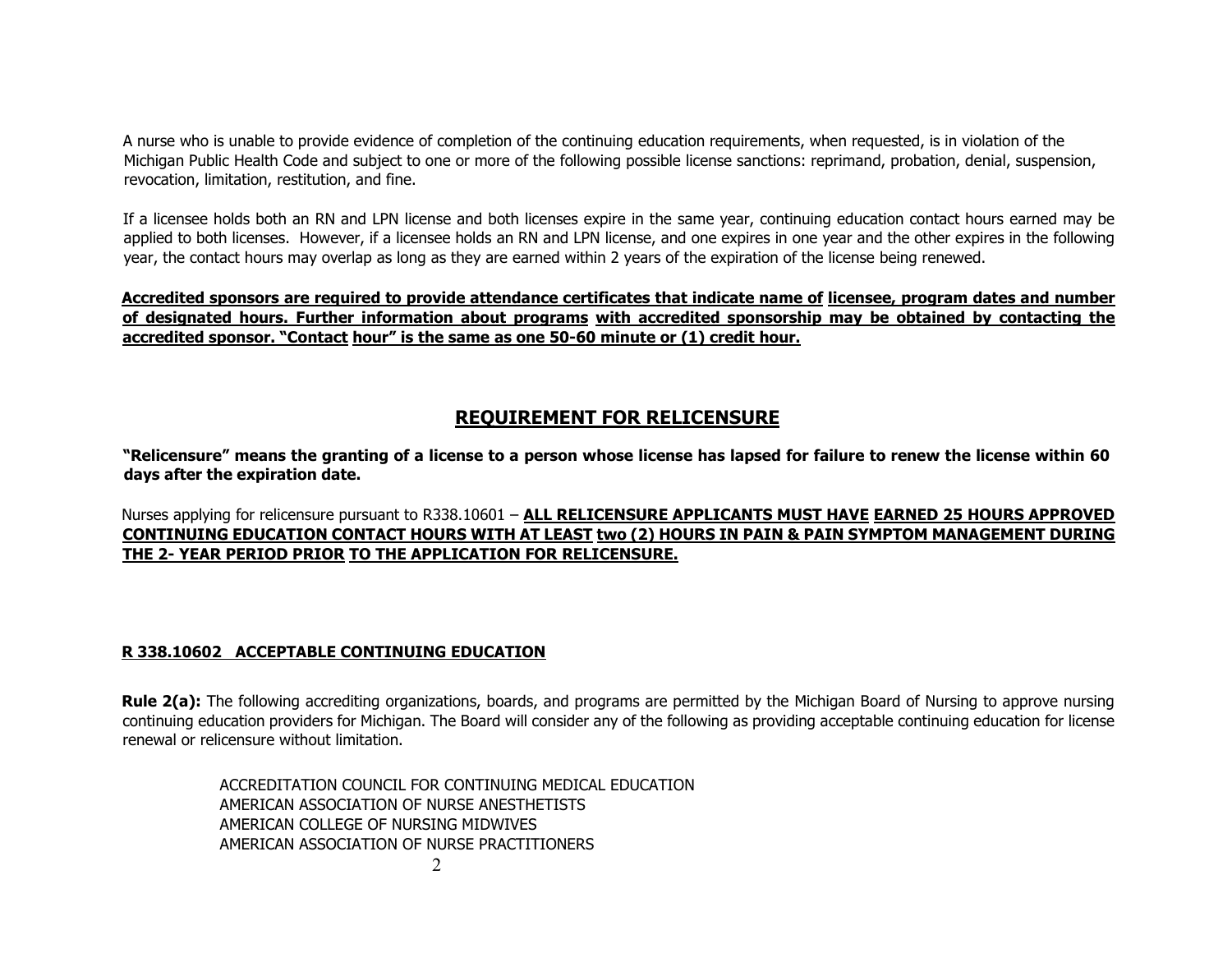NATIONAL ASSOCIATION OF CLINICAL NURSE SPECIALISTS AMERICAN NURSES CREDENTIALING CENTER AMERICAN OSTEOPATHIC ASSOCIATION ANOTHER STATE OR PROVINCIAL BOARD OF NURSING NATIONAL ASSOCIATION FOR PRACTICAL NURSE EDUCATION AND SERVICE INC NATIONAL LEAGUE FOR NURSING NURSING EDUCATION PROGRAM APPROVED BY THE BOARD

#### **If audited, a licensee shall submit a copy of a letter or certificate of completion showing the applicant's name, number of hours earned, sponsor name or the name of the organization that approved the program or activity for continuing education credit, and the date on which the program was held or activity was completed.**

**Rule 2(b):** A licensee may earn 5 hours of continuing education for each semester credit hour earned for the completion of academic courses related to nursing practice offered in a nursing education program approved by the board. (Three hours of continuing education may be earned for each quarter credit hour earned.)

#### **If audited, a licensee shall submit an official transcript that reflects completion of the academic course and number of semester or quarter credit hours earned.**

**Rule 2(c):** A licensee may earn 25 hours of continuing education for obtaining specialty certification or maintaining certification as a clinical nurse specialist, nurse midwife, nurse anesthetist, or nurse practitioner.

#### **If audited, a licensee shall submit proof of certification or recertification.**

**Rule 2(d)**: A licensee may earn 10 hours of continuing education for successful completion of a national nursing specialty examination in the year which the licensee achieves a passing score. A maximum of 20 hours may be earned in the renewal period. Credit will not be given for repeating the same examination in a renewal period.

#### **If audited, a licensee shall submit proof of a passing score on the examination.**

**Rule 2(e):** A licensee may earn 10 hours of continuing education for initial publication of a chapter or an article related to the practice of nursing or allied health in either of the following: A nursing or health care textbook; a peer- reviewed textbook; a nursing or health care peer-reviewed journal. A maximum of 10 hours may be earned in each renewal period.

#### **If audited, the licensee shall submit a copy of the publication that identifies the licensee as the author or a publication acceptance letter.**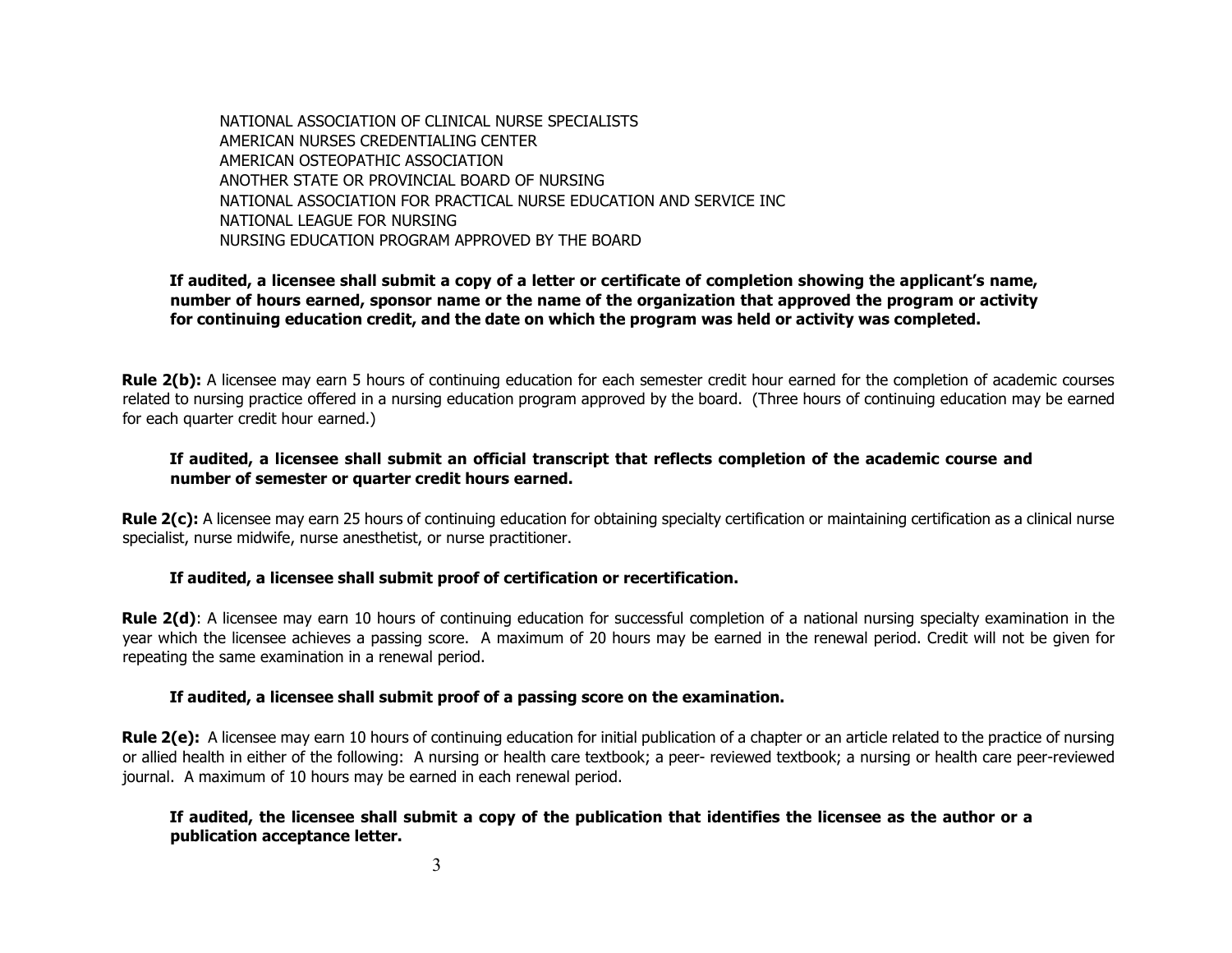**Rule 2(f):** A licensee may earn 1 hour for each 50-60 minutes of participation in independent reading of articles or viewing or listening to media related to nursing practice that do not include a self- assessment component. A maximum of 4 hours may be earned in each renewal period.

#### **If audited, the licensee shall submit an affidavit attesting to the number of hours the licensee spent participating in these activities and that includes a description of the activity.**

Rule 2(g): A licensee may earn 1 hour for each 60 minutes of participation on a health care organization committee dealing with quality patient care or utilization review. A maximum of 4 hours may be earned in each renewal period.

#### **If audited, the licensee shall submit a letter from an organization official verifying the applicant's participation and the number of hours the applicant spent participating on the committee.**

**Rule 2(h):** A licensee may earn 3 hours of continuing education for each 60 minutes of presentation of an academic or continuing education program that is not a part of the applicant's regular job description. A maximum of 6 hours may be earned in each renewal period.

#### **If audited, a licensee shall submit a copy of the curriculum and a letter from the program sponsor verifying the length and date of the presentation.**

**Rule 2(i):** A licensee may earn continuing education for participation as a preceptor for at least 1 nursing student or new employee undergoing orientation. A preceptorship shall be for a minimum of 120 hours and have a 1 student/employee to 1 preceptor ratio. This may involve more than 1 student or employee. A maximum of 5 hours may be earned in each renewal period.

#### **If audited, a licensee shall submit written documentation from the educational institution or preceptor's supervisor verifying the dates and hours of the preceptorship.**

### **RENEWAL PROCEDURES**

Nursing licenses are renewed every 2 years. Submission of the renewal application form certifies that the requirements are met. A license or registration not renewed by the expiration date may be renewed within 60 days after the expiration date on application, payment of renewal and late renewal fees, and fulfillment of any continued competency or continuing education requirements. If the renewal requirements have not been completed, the renewal application should not be submitted.

If a waiver is necessary, a written request for a waiver should be made after the licensee receives the renewal application, but before the license expires. Licensees who have not been granted waivers should allow their licenses to expire. Application for relicensure may be made upon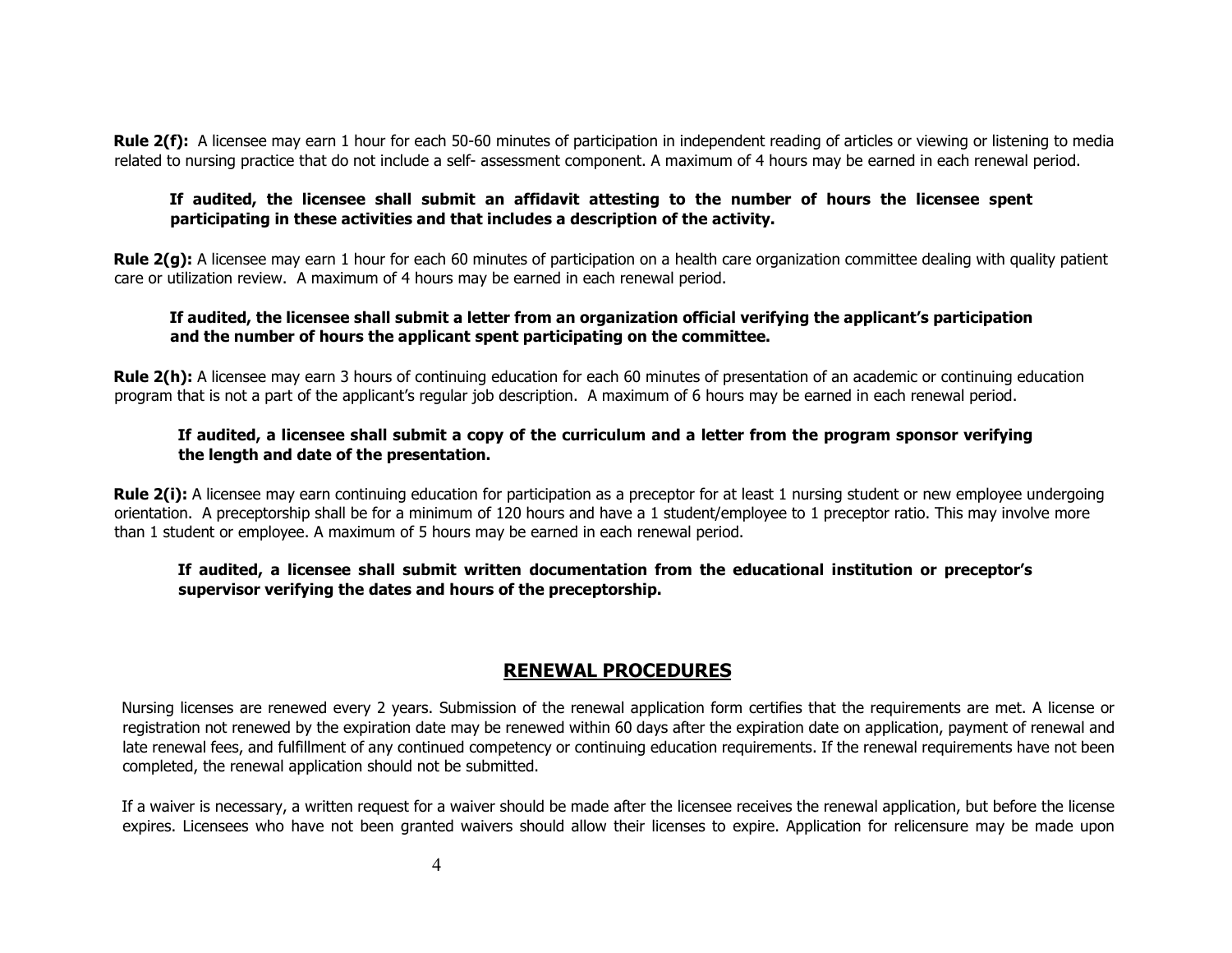completion of the 25-hour continuing education requirement within the 2-year period immediately preceding the date of the application for relicensure.

Information, forms, and instructions for obtaining board approval can be obtained from the Continuing Education Section of the Department of Licensing and Regulatory Affairs, Bureau of Professional Licensing.

## **CONTINUING EDUCATION WAIVERS**

The Michigan Public Health Code authorizes the Board of Nursing to waive the continuing education requirements for a license renewal applicant if, upon written application, the board finds the failure of the licensee to attend the required board-approved courses or programs was due to the licensee's disability, military service, absence from the continental United States, or a circumstance beyond the control of the licensee which the board considers good and sufficient. Pursuant to this authority, the board has promulgated guidelines that set forth the policy the board will follow in granting a waiver. The guidelines provide for the following:

**DISABILITY:** The licensee's disability shall have been temporary in nature and the licensee's physician shall attest on the application that the disability no longer prevents the licensee from attending educational programs and engaging in the practice of nursing without limitation.

**MILITARY SERVICE:** The licensee shall have been practicing nursing while in active service of the United States, shall have been licensed at the time of induction or entering into service, and shall have requested that his or her license be placed in military status to continue in effect without payment of the license renewal fee pursuant to Section 16196 of the Public Health Code.

**ABSENCE FROM THE UNITED STATES:** The licensee shall establish that board-approved educational programs were not available within a reasonable distance from which the licensee was located and the licensee shall provide evidence of attendance at educational programs that substantially meet the requirements for approval by the board.

**OTHER CIRCUMSTANCES BEYOND LICENSEE'S CONTROL:** For circumstances, other than disability, military service, or absence from the continental United States, the licensee shall submit compelling evidence that the circumstances were good and sufficient for a waiver of the requirements.

If the board finds that any of the conditions for waiving the requirements have been met, the number of hours waived shall be proportional to the length of time the licensee was temporarily disabled, in active military service, outside the continental United States, or involved in circumstances beyond the licensee's control. The board will not waive the requirements prospectively, nor will the requirements be waived for a licensee whose circumstances changed in time to reasonably allow the licensee to complete all or part of the requirements before license renewal.

To summarize: